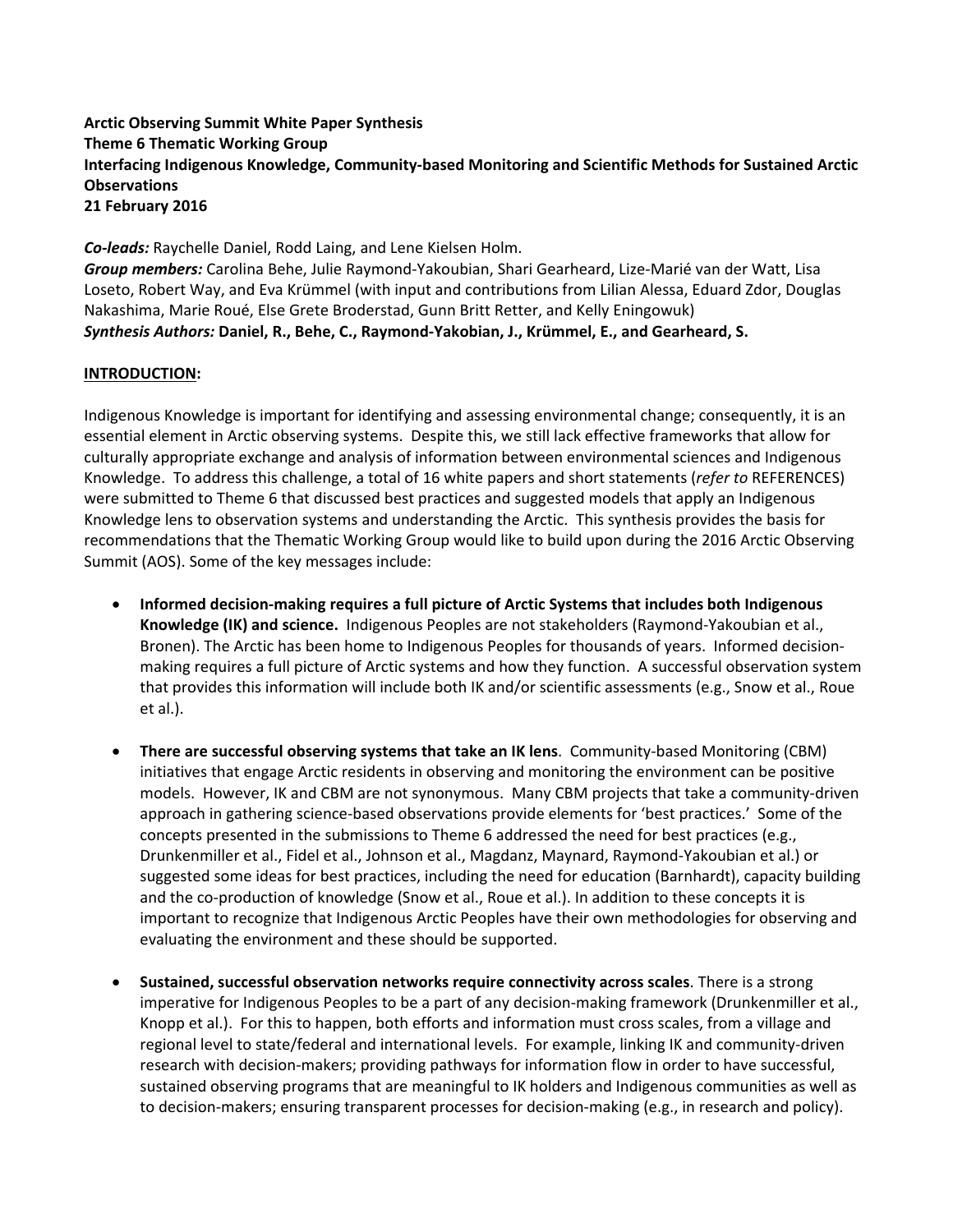The need for information to cross scales was included either in the paper or during the review process (e.g., Naotaka, Skean, Maynard, Knopp et al.). There are several projects in early stages (e.g., Skean et al., Bronen, Panda et al.) that suggest this type of information would benefit the project.

### **WHAT IS INDIGENOUS KNOWLEDGE (IK)**

With growing interests to engage IK in a meaningful way comes the realization of various challenges. As noted above, one of the challenges is how to define and utilize IK. Though different definitions of IK and IK‐related terms are circulated throughout academic institutions and government agencies, it is important for us to look to the holders of this knowledge to understand what it is. The Inuit Circumpolar Council has developed the following definition (ICC Alaska 2015):

"Indigenous knowledge is a systematic way of thinking applied to phenomena across biological, physical, cultural and spiritual systems. It includes insights based on evidence acquired through direct and long‐ term experiences and extensive and multigenerational observations, lessons and skills. It has developed over millennia and is still developing in a living process, including knowledge acquired today and in the future, and it is passed on from generation to generation."

Under the ICC definition, IK goes beyond observations and ecological knowledge, offering a unique 'way of knowing' to identify and apply to research needs which will ultimately inform decision makers. It is important to understand that IK is systematic; IK holds methodologies and reasoning; IK has evaluation and analysis processes. If this is understood and accepted, Arctic observing can begin to move toward a stronger equitable and collaborative approach to understanding the changes occurring within the Arctic.

With increased awareness about IK and the importance of including an IK lens in scientific endeavors and within decision‐making it is even more crucial to be clear and consistent with the use of terminology than it was in 2013. Discussions about the IK terminology are a good example of this lack of consistency and awareness. IK systems have been variously expressed as Traditional Knowledge, Indigenous Knowledge, Traditional and Local Knowledge, Traditional Ecological Knowledge, etc. These terms are increasingly referred to in policies, management documents and elsewhere. However, these terms are not necessarily all synonymous and must be defined when used. The application of IK by an agency will depend upon what word is specifically referenced, and defined, in a policy. Further complicating this issue is that these terms are often defined and used differently across scales. For example, the term local knowledge within an Indigenous village may refer to localized IK. While nationally and internationally the same term is used to describe a completely different knowledge system than IK. The distinguish between these two terms is important and without a clear understanding of what knowledge system is being worked with or clear understanding of the terms being used often results in a misunderstanding of IK and at times marginalization of IK holders. Scientific terminology, for example, is quite specific when referred to in policy; the same rigor should be applied to the reference of Indigenous Knowledge. As stated above, it is encouraged that those using these terms refer to the knowledge holders to define their knowledge.

### **WHERE HAVE WE COME SINCE AOS 2013?**

Huntington (2013) synthesized the white papers and short statements submitted to AOS 2013. In 2013, many different "stakeholder" perspectives were consolidated under one theme. That theme was comprised of Indigenous Knowledge and CBM as well as other perspectives that are presently addressed by Theme 4 for AOS 2016. The important issues and recommendations from the 2013 synthesis that apply to AOS 2016 Theme 6 can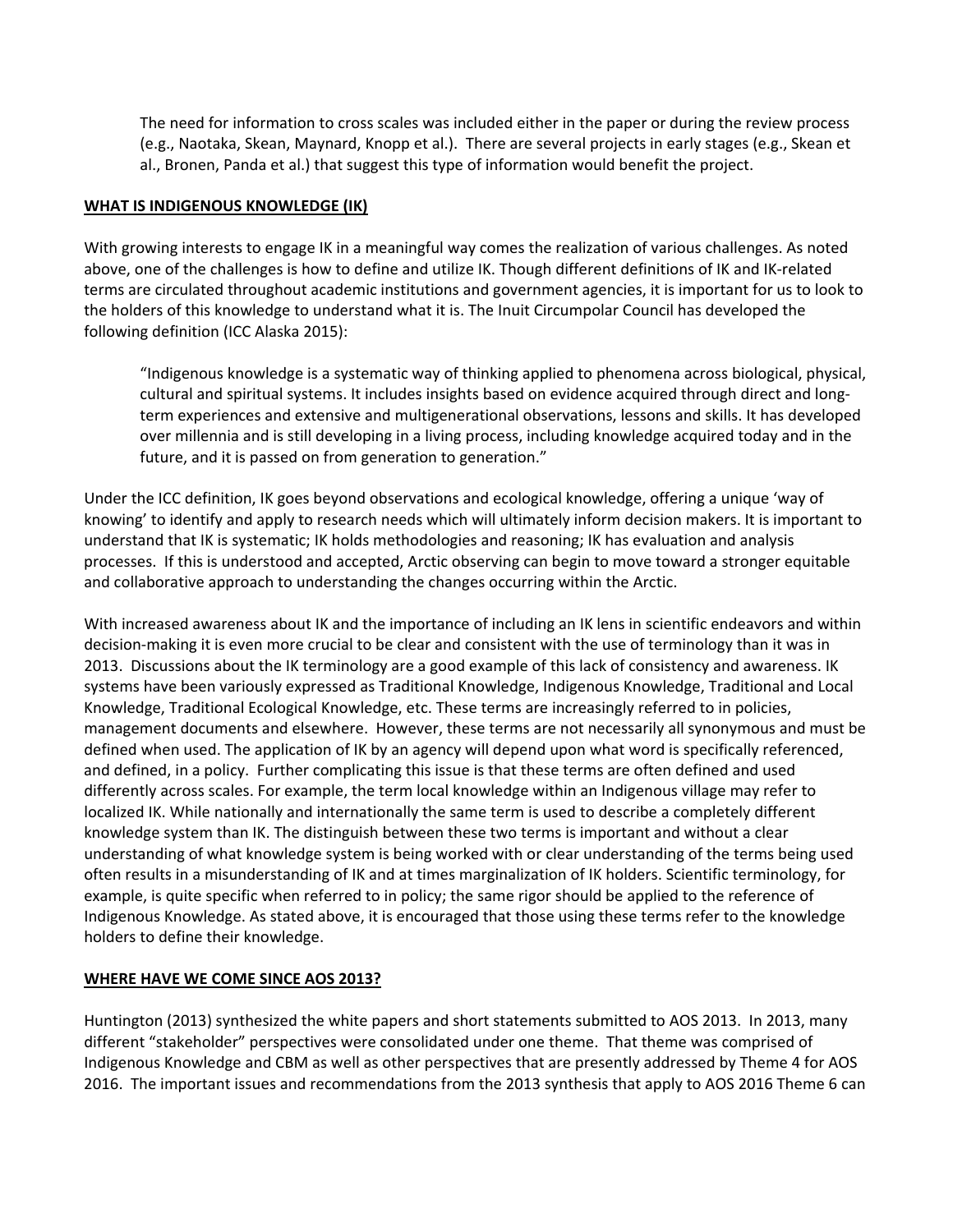be considered within one of three general areas: 1) advancement and measurable forward progression, 2) opportunities for advancement in the near‐term, and 3) gaps identified in 2013 and remaining needs in 2016.

### **Advancement and measurable forward progression**:

In the United States, funders are beginning to look for ways to increase engagement of IK with the assistance of social scientists (e.g., the North Pacific Research Board's Arctic Project and NSF ARCSEES both require that social science be a part of proposals). Within Canada, the Northern Contaminants Program is a successful example of a partnership approach with the federal government and Indigenous peoples. Additionally, there are strong examples of collaborative research conducted within Ocean's Canada. The Arctic Council has consistently recognized the importance of Indigenous Knowledge in past declarations. The most recent declaration, the Iqaluit Declaration states the following,

"Recognizing that the Arctic is an inhabited region with diverse economies, cultures and societies, further recognizing the rights of the indigenous peoples and reaffirming our commitment to consult in good faith with the indigenous peoples concerned, and also recognizing interests of all Arctic inhabitants, and emphasizing the unique role played by Arctic indigenous peoples and their traditional knowledge in the Arctic Council" (Iqaluit Declaration. 2015).

Furthermore, the declaration recognizes the Ottawa Traditional Knowledge<sup>1</sup> Principles put forward by the Arctic Council Permanent Participants.

But, efforts are still needed to ensure that Indigenous Knowledge is recognized, in its own right, as equivalent to science, and how it may be used together with science. ICC‐Alaska (ICC‐Alaska. 2015) recently published a major report that defined food security from an Inuit Alaskan perspective that used an IK lens in its approach that provides tangible examples for progressing with these issues.

Since AOS 2013, several efforts have sought to identify and connect various CBM efforts (e.g., Exchange of Local Observations and Knowledge of the Arctic (ELOKA), Sustaining Arctic Observing Networks (SAON) in particular the CBM inventory, the CBM Atlas of Community-Based Monitoring & Indigenous Knowledge in a Changing Arctic (www.arcticcbm.org)). These efforts show that there are existing projects that are considered successful from a number of perspectives (e.g., community, tribe, scientist, IK holder, decision-maker, natural resource manager). The next steps to further advance IK in CBM include an analysis of the mechanisms constituting best practices. To ensure an IK lens, such an analysis will need to include multiple perspectives, including Indigenous local and regional governing bodies and IK holders.

### **Opportunities for advancement in the near‐term**:

Monitoring for effective action or monitoring to address effective resource management as a part of sustained observation networks was a major theme in 2013 and remains an element important to connectivity across scales. Monitoring for applied uses and effective action should strive to include existing networks whether or not they are a part of a CBM or other observing system. For example, there are Indigenous regional organizations and governing bodies across the Arctic that work directly with communities such as the Reindeer

Since the publication of the Ottawa TK principles, some Arctic Council PPs have begun to use the term IK as opposed to TK. Within this paper we chose to use the term IK as oppose to TK, in line with these PPs. The IK definition offered above is comparable to the TK definition offered in the Ottawa TK Principles.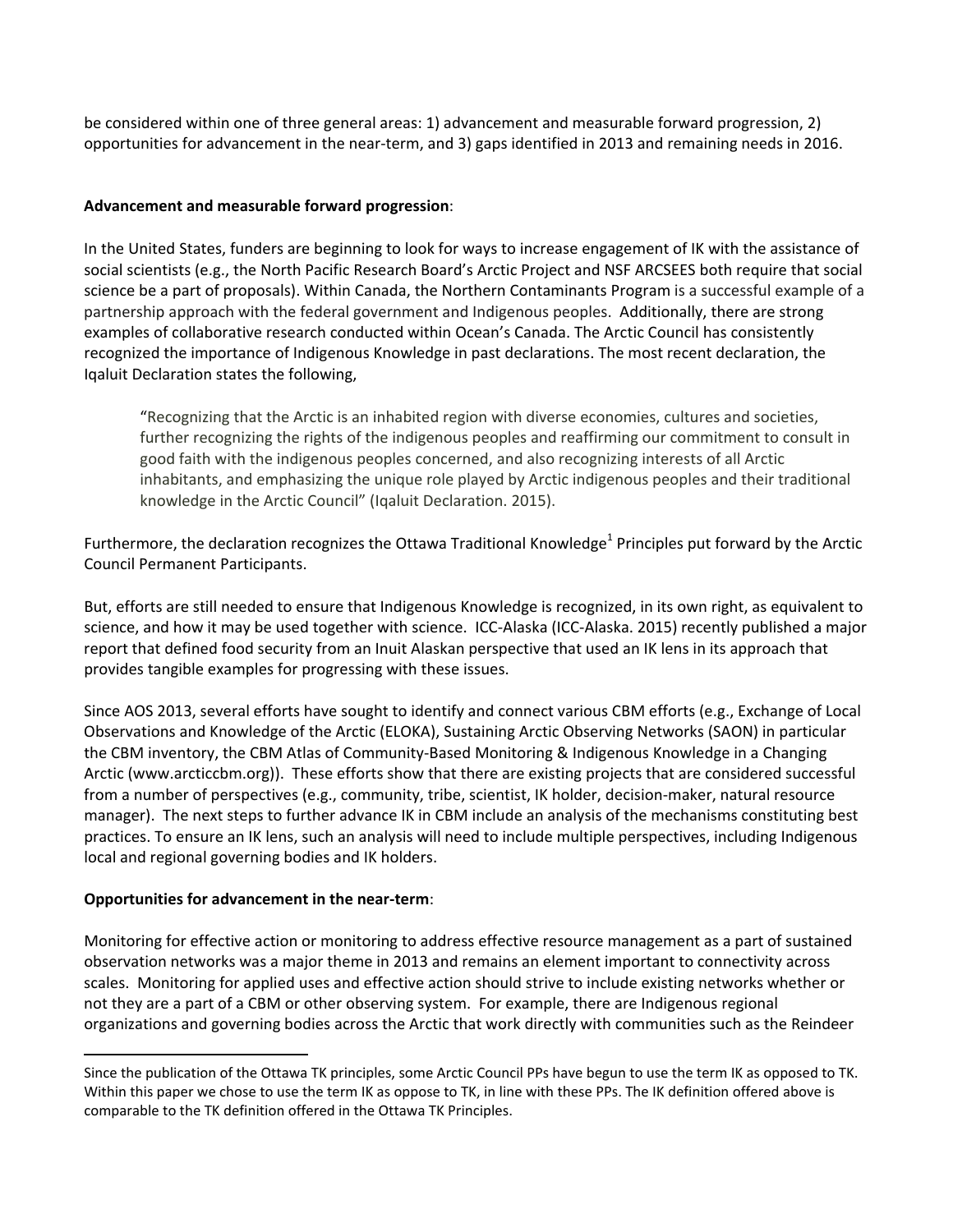Herders Association and Kawerak. The opportunity to ensure that these regional organizations and networks are a part of designing an observing system is important to ensure that they have adequate capacity to engage in its activities.

## **Gaps identified in 2013 and remaining needs in 2016**:

- *Data management*: Data management remains a challenge today. The 2013 synthesis identified data management as an essential component of a successful observation system. Some of the issues identified include: control of and access to data, representation of qualitative data and information in formats outside of standard data, coordination of various data management initiatives, and management of data. Another issue important from an IK perspective is the categorization, interpretation and ethical use of that data and information.
- *Issues of research review* (e.g. Institutional Review Boards, tribal review, regional organizational review, western science peer review, etc.): consultation and review processes before a project has begun, as well as throughout the life of a project and beyond, remain critical today. Who controls access to funding, permissions, and data are all questions of decision-making power. In many cases, research teams are required to provide very little in order to 'prove' to funders or other research reviewers that Indigenous communities have reviewed and approved their research plan. Indigenous communities often do not have the capacity (see below) to fully and meaningfully participate in review processes (if they are even invited to) or have the ability to stop a large research project from happening, or to modify its research design if it is not appropriately addressing their concerns.
- *Community‐driven research, crossing scales and the funding paradigm*: The 2013 synthesis acknowledged that sufficient funding is necessary but difficult to obtain for long‐term success for community‐driven/research based priorities. A major obstacle with securing funding from a regional or community‐perspective is effectively crossing scales across multiple dimensions. For example, IK holders and community/regional leadership need to be connected to decision-makers (both in policy and research) and the individual researchers that apply for funding. From a community‐perspective the decision-making process for funding research is not always transparent; as processes for decisionmaking at both scales may differ. At the same time, research priorities identified from an IK perspective at a community and regional‐level may not be known or understood by decision‐makers. This is an important finding mentioned in white papers and issue statements submitted in 2016 (e.g., Bronen, Roue), and is a major challenge. Addressing these problems will help resolve the major concern that communities have today regarding research and research processes.

# **WHAT IS CBM & POSITIVE EXAMPLES**

Across the circumpolar region there are different definitions and understandings of community based monitoring. Here we will use the Johnson et al. definition, "CBM is a process of routine observing of environmental and/or social phenomena that is led and undertaken by community members and can involve the external collaboration and support of government agencies and visiting researchers" (Johnson et al. 2015).

Both scientific and IK monitoring approaches are important. It is crucial to fully understand each and what types of questions each approach is able to address. To further understand IK monitoring methodologies and interests, it is important to acknowledge that CBM is a new term for a practice that has occurred for millennia.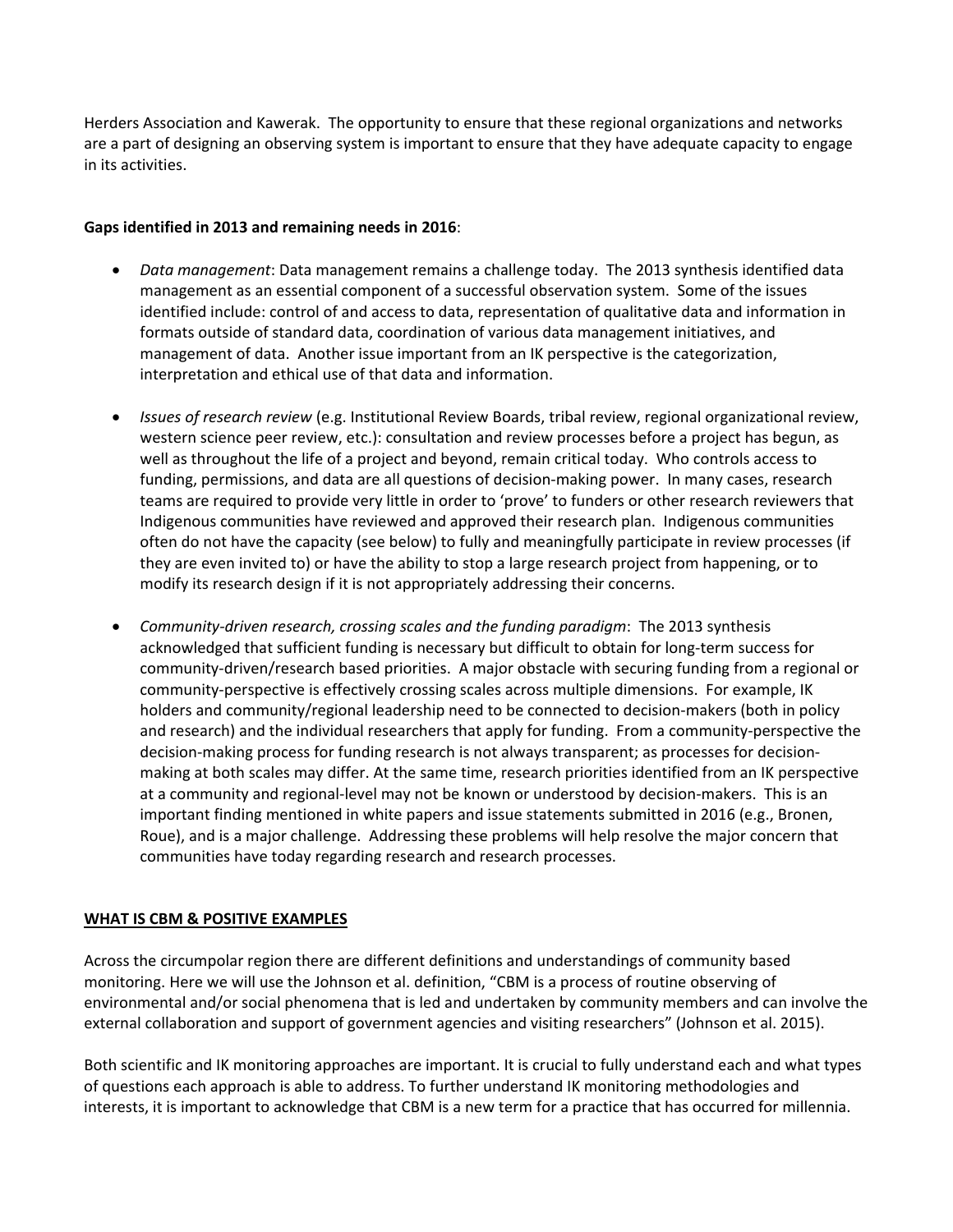Indigenous Peoples have always made observations of and monitored change. Understanding ones environment and observing changes has been a matter of survival and directly related to the maintenance of food security. Additionally, like scientists, Indigenous Knowledge holders conduct their observations and experimentation out of a keen interest in their environment.

There are multiple methods that may be employed to conduct CBM, including scientific and/or IK methodologies. These are two distinct approaches and both are needed to gain a better understanding of systems, as well as changes occurring within the Arctic. For example, scientists may rely on calibrated equipment, such as satellites, and their research is hypothesis driven, often to gain a better understanding of a single component of a system. Further, science‐driven CBM initiatives tend to be focused on single components and limiting variables.

IK on the other hand holds its own methodologies and often takes a different approach, such as focusing on the relationships between components and multiple variables as opposed to individual components. For example, when considering the distribution and behavior of walruses, IK holders will note the stomach contents of the walrus, in addition to changes seen among clams, while also noting changes in ice and wind. At the same time other community members may collect sea foods (i.e., benthic species) that wash up on the beach, while noting information about the type and size of animals and plants washed up. Sea ice thickness and ocean currents relate to each other; currents relate to benthic species distribution, etc. There are connections between all of these individual components which IK is suited to observe, analyze and act on. It is important to take in all of these observations, to understand what all of the connections mean in order to understand the changes that are occurring. Doing so allows IK holders to observe and assess the environment holistically, to be able to identify where interconnections lie, and to monitor for cumulative impacts. These concepts are important to grasp before establishing a monitoring program that is meant to increase opportunities for gaining a higher understanding of what changes are occurring within the Arctic.

Today there are many CBM projects underway throughout the Arctic. However, there is a lack of knowledge about the number and location of these projects. To address this challenge the CBM Atlas (Johnson et al. 2015) was developed. This web‐based atlas was created to provide a searchable inventory of CBM projects on the internet, and to undertake a comprehensive review of CBM practices in the circumpolar Arctic, using examples from the web atlas (www.arcticcbm.org). This work also discusses definitions and provides a gaps analysis and recommendations.

# **RECOMMENDATIONS FOR SUSTAINED OBSERVATIONS**

In developing effective CBM programs it is important to bridge knowledge systems, to leverage existing IK networks, institutions and organizations, and to develop education strategies to broaden mutual understanding. This section provides some of the recommendations for advancing sustained observing systems from the white papers, issue statements, reviewers, and TWG members.

### **Capacity Building and Education**:

Capacity building is an important part of research activities; one that may or may not be specifically required by communities, local/regional governing bodies, or funders. In this discussion we are focusing on capacity building in relation to Indigenous communities involved in CBM‐type research.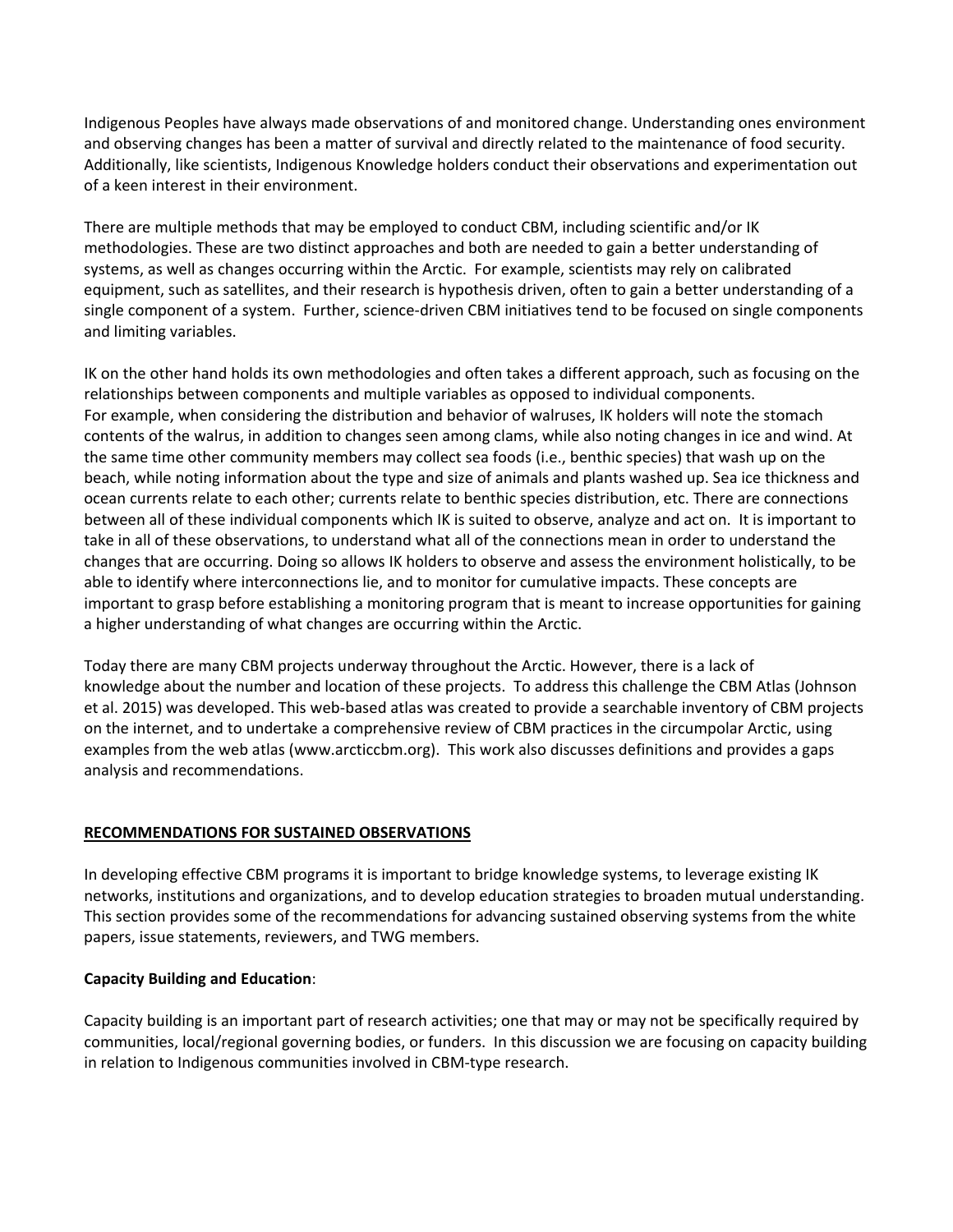Capacity building is a critical aspect of research design and can involve activities such as (but not limited to) providing opportunities for community members to actively participate in research throughout its many phases as participants, co-investigators, students, or in other roles, to receive training and have opportunities to use, prepare, distribute and implement results. Any training provided should also come with a certification acknowledging the training/capacity that has been gained. Capacity building also involves sharing data and products with communities that contributed it; this ensures that all interested community members have a chance to increase their knowledge on a particular topic, which builds overall community capacity to respond to specific events, requests, goals, etc. Capacity building may take other forms, as well, such as contributions of research products to local schools (that present information at the appropriate level, so that they are of use), funding for student participation in research or research-related activities, compensation to local/regional councils for reviewing and commenting on proposals, products or other materials, travel funding for community members to attend professional, public or other meetings related to research activities, and similar things.

Capacity building should be viewed as a long‐term and collaborative process. For example, a one‐time local hire on an observing project may indeed build capacity in the hired individual, but if future related employment opportunities or other ways of using the acquired knowledge and skills are not available, the capacity is short‐ lived and overall is less beneficial. Capacity building goals should also be developed by research leads in collaboration with tribal/community councils or other governing bodies. Researchers and institutions should not assume that they know capacity-related gaps or needs of a community or group. Community leaders will know best what their members are interested in. It is very important that researchers and communities develop long‐term relationships and that they trust each other.

While the specific outcomes of capacity building activities should be determined by and in collaboration with communities, the overall goals of capacity building are to increase the ability of a group to identify, evaluate and address issues of interest and concern effectively. In terms of observing programs this may include developing the capacity to, for example:

- Identify environmental and climatological issues of concern
- Participate in the evaluation of those issues and determination of how they are currently affecting and are predicted to affect a community
- Addressing those issues through various venues; policy-based, management-based, or through other means

The issue of capacity building is intimately related to environmental justice, which we turn to next.

### **Environmental Justice:**

The United States Environmental Protection Agency has defined environmental justice as, "the fair treatment and meaningful involvement of all people regardless of race, color, national origin, or income with respect to the development, implementation, and enforcement of environmental laws, regulations, and policies" (EPA n.d.).

Additionally, the United Nations has discussed environmental justice as "a mechanism of accountability for the protection of rights and the prevention and punishment of wrongs related to the disproportionate impacts of growth on the poor and vulnerable in society from rising pollution and degradation of ecosystem services, and from inequitable access to and benefits from the use of natural assets and extractive resources" (UNDP 2014:5).

When environmental justice exists, communities are being treated equitably and have meaningful and timely involvement in processes that impact environmental and human health. This means that communities are informed, engaged and have power and control.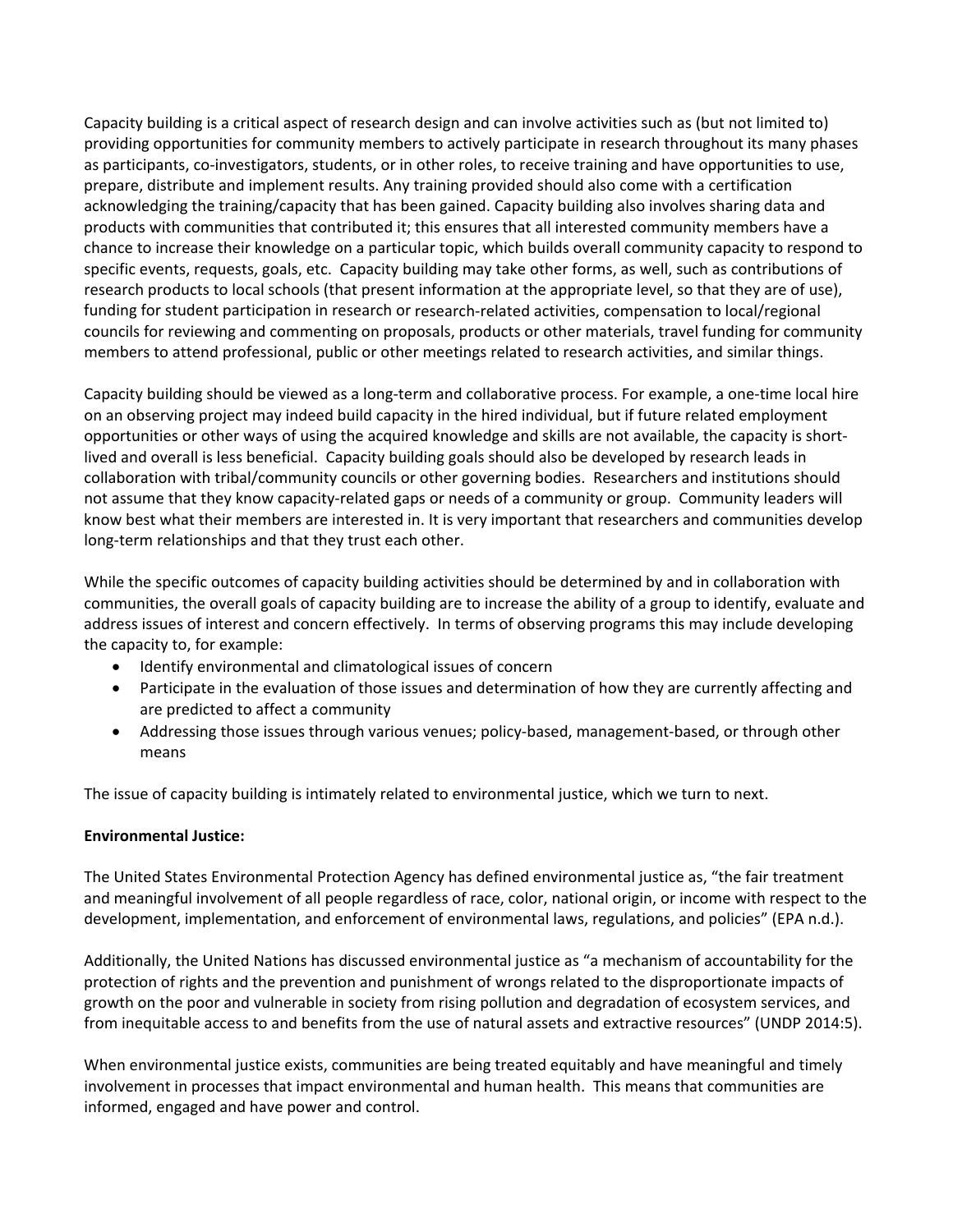Indigenous communities in the Arctic are experiencing grave environmental *injustices*. They are being impacted by forces originating from far outside their communities, including greenhouse gas emissions, development projects, military and other hazardous waste dumps, pollutants in the air and water, poor management decisions made by distant bodies, lack of consultation in decision making, dismissal of indigenous concerns, and other forces. Free, prior and informed consent is rarely obtained from Indigenous communities. The cumulative impacts of these forces on communities, in addition to their disadvantaged status in multiple regards (financial, political, etc.), has led to such environmental injustice. Our current challenge is how to address and remedy these injustices.

In order to achieve a state of environmental justice, communities must be empowered and engaged. Capacity building, as described above, provides many opportunities to address environmental injustice. Many of the issues of concern to communities today are also of concern to researchers, governments, the public, and others. As such, these issues are the focus of multiple research projects, including CBM and observing networks. Research organizations overseeing such work have an ethical obligation to ensure that they are aware of environmental justice issues in the communities they work with, how their research questions are related to environmental injustice issues, and to collaborate with communities to develop capacity building measures to help address these issues.

## **Co‐production of knowledge**:

In the process of increasing our understanding of the environment, whether based on science and/or the use of both IK: both IK holders and scientists need to be included in determining what information is gathered, what questions are asked, which methodologies are used and how the analyses of information collected will be conducted. This collaboration requires the respect of IK holders and respect for the knowledge by scientists. A part of this information‐sharing collaborative could include the education about philosophies, cosmology and methodologies found within IK. A collaborative process also demands a move away from using science to validate IK or viewing IK only as a knowledge source to support science.

Bringing together IK holders with scientists, of various disciplines, is needed to obtain a holistic image of what is occurring within the Arctic (Ostertag et al.). This may be done through a co‐production of knowledge approach. This approach brings together IK holders and scientists from the beginning to the end of a project/study – where IK and science together create new knowledge, respecting that IK is its own knowledge and should not be translated into science.

This approach is being recognized as important in developing adaptation policies and practices, for sustainability and to address biodiversity conservation. Moving forward there is a need to further explore and develop basic direction and principles to aid people in using co-production of knowledge approaches (Roue et al.).

# **QUESTIONS TO EXPLORE AND BUILD INTO RECOMMENDATIONS AT AOS 2016**:

We believe there are some key points crucial to successful monitoring programs, regardless of the methodologies. We ask AOS 2016 participants to think about these in the context of the synthesis and invite participants to provide additional detail and specific examples that emulate these points. :

1. Inclusion of IK holders and community members in all aspects of project design, from inception of the research design process (including developing the research questions, determining monitoring methods, data collections and analysis) to the communication of results (including decision making about, and how and where information will be documented).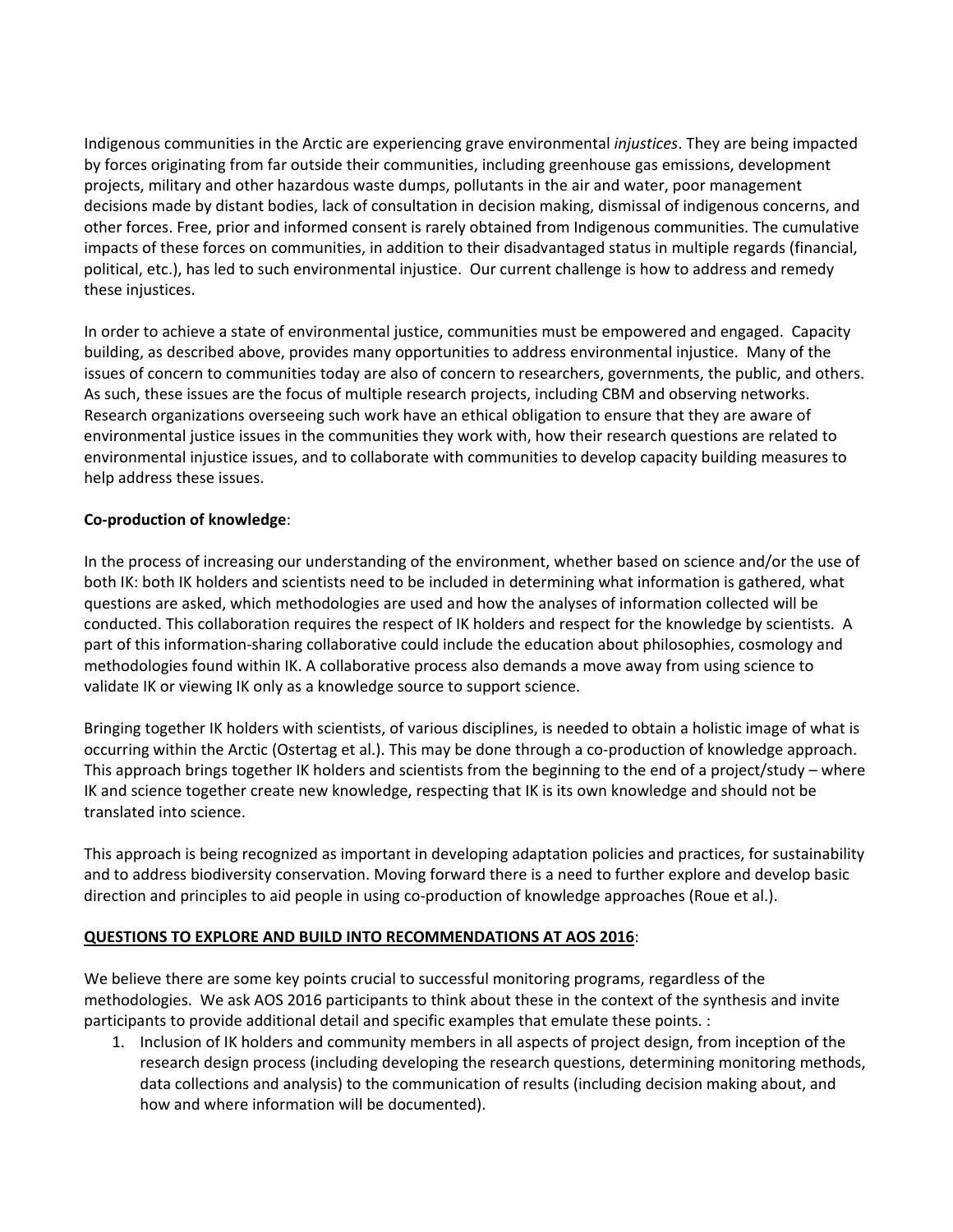- 2. Appropriate levels of funding that ensure community participation. Whether community members are trained to use scientific equipment to take samples, or are documenting observations based on IK, funding is required to support these efforts.
- 3. Proper attribution to individuals and groups that contributed to the research effort (e.g. in reports, presentations, peer‐reviewed articles, or other research products).
- 4. Development of information and data management plans that allow communities to have control over data storage, continuous access to information that is collected and any products derived from that information.
- 5. CBM projects should support local communities to address their own observing, monitoring, and decision making needs.

Rather than include a conclusion within this synthesis paper we pose questions that are derived from the discussion of the white papers submitted to the AOS Theme 6. We hope that the AOS 2016 participants will come to Fairbanks with thoughts and ideas that build upon the following questions:

- What steps need to be taken to encourage using science and IK through a holistic lens for CBM programs? (e.g., a food security lens, ICC‐AK 2015)
- How do we operationalize information generated to inform decision making across all scales?
- What steps need to be taken to connect IK holders and community/regional organizations with scientists to establish CBM programs that take an approach of co-production of knowledge?
- What steps need to be taken to encourage and establish an approach for the co‐production of knowledge?
- What needs to happen in order to mainstream an ethical understanding and use of IK?
- What steps need to be taken to develop regional research Internal Review Boards?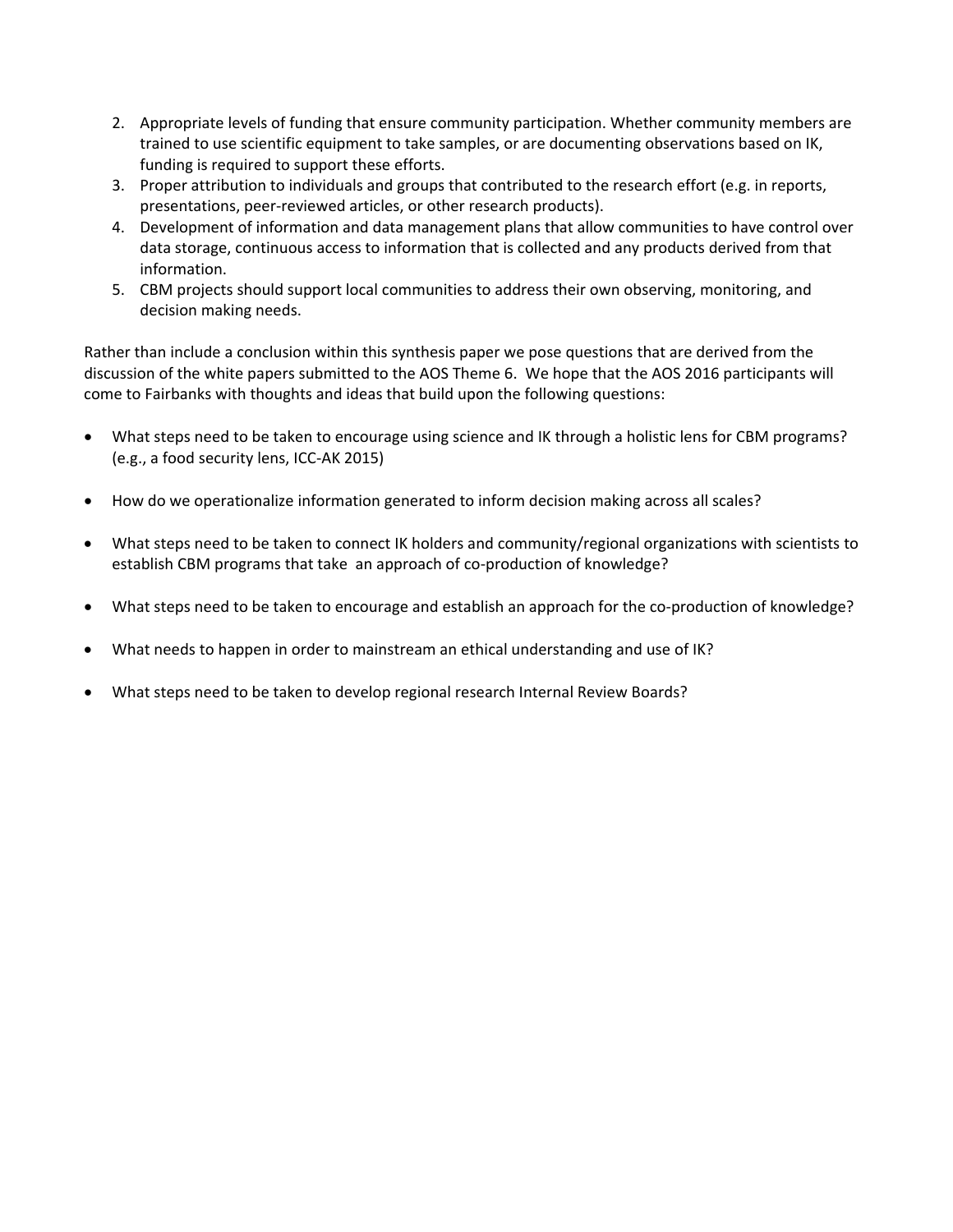### **REFERENCES**

EPA (Environmental Protection Agency). No date. What is environmental justice? EPA website. http://www3.epa.gov/environmentaljustice/ Accessed 2/9/16.

Huntington, H. 2013. Arctic Observing Summit "Stakeholder Perspectives" White Paper Synthesis. 5pp. http://www.arcticobservingsummit.org/sites/arcticobservingsummit.org/files/Synthesis‐aos‐43‐ stakeholder\_perspectives\_Huntington.pdf

Inuit Circumpolar Council‐Alaska. 2015. Alaskan Inuit Food Security Conceptual Framework: How to Assess the Arctic From an Inuit Perspective. Technical Report. Anchorage, AK. http://www.iccalaska.org/servlet/content/home.html / Accessed 2/15/16

Johnson, N., Behe, C., Danielsen, F., Krümmel, E.M., Nickels, S., Pulsifer, P.L. 2016. Community‐Based Monitoring and Indigenous Knowledge in a Changing Arctic: A Review for the Sustaining Arctic Observing Networks. Final report to Sustaining Arctic Observing Networks of Task #9. XX pp. March 2016. Ottawa, ON: Inuit Circumpolar Council.

UNDP (United Nations Development Programme). 2014. Environmental Justice: Comparative Experiences in Legal Empowerment. United Nations Development Programme: New York, NY.

#### **LIST OF WHITE PAPERS SUBMITTED**

Alessa, L., Kliskey, A., Gamble, J., Fidel, M., Beaujean, G., Gosz, J. 2015. The role of indigenous science and local knowledge in integrated observing systems: moving toward adaptive capacity indices and early warning systems. Sustainability Science, 10:2. DOI: 10.1007/s11625‐015‐0295‐7.

Barnhardt, R. 2016. Indigenous knowledge systems and cross‐cultural research

Druckenmiller, M.L., B. Keane, R. Bronen, and H. McCann. 2016. Identifying the need for a co‐produced monitoring and evaluation framework for Arctic observing programs partnering with indigenous communities.

Fidel, M., P. Williams, G. Beaujean, R. Venema, L. Alessa, and A. Kliskey. 2016. Understanding observations of air temperature, ice break up and freeze up in communities.

Johnson, N., C. Behe, F. Danielsen, E. Krummel, and P. Pulsifer. Community-based monitoring in a Changing Arctic: A review for the Sustaining Arctic Observing Networks.

Knopp, J., H. Huntington, and K. Westdal. 2016. The importance of community involvement in Arctic Conservation.

Ostertag, S., D.L. Pokiak, D. Ruben, K. Snow, and L.L. Loseto. 2016. Enhancing monitoring of beluga whales (*Delphinapterus Leucas*) in the western Canadian Arctic through the development of local ecological indicators.

Snow, K., S. O'Hara, D.J. Esagok, S. Ostertag, and L. Loseto. 2016. Our beluga, fish and environment are changing: Traditional Knowledge study on food resources on Kendall Island in the Inuvialuit Settlement Region.